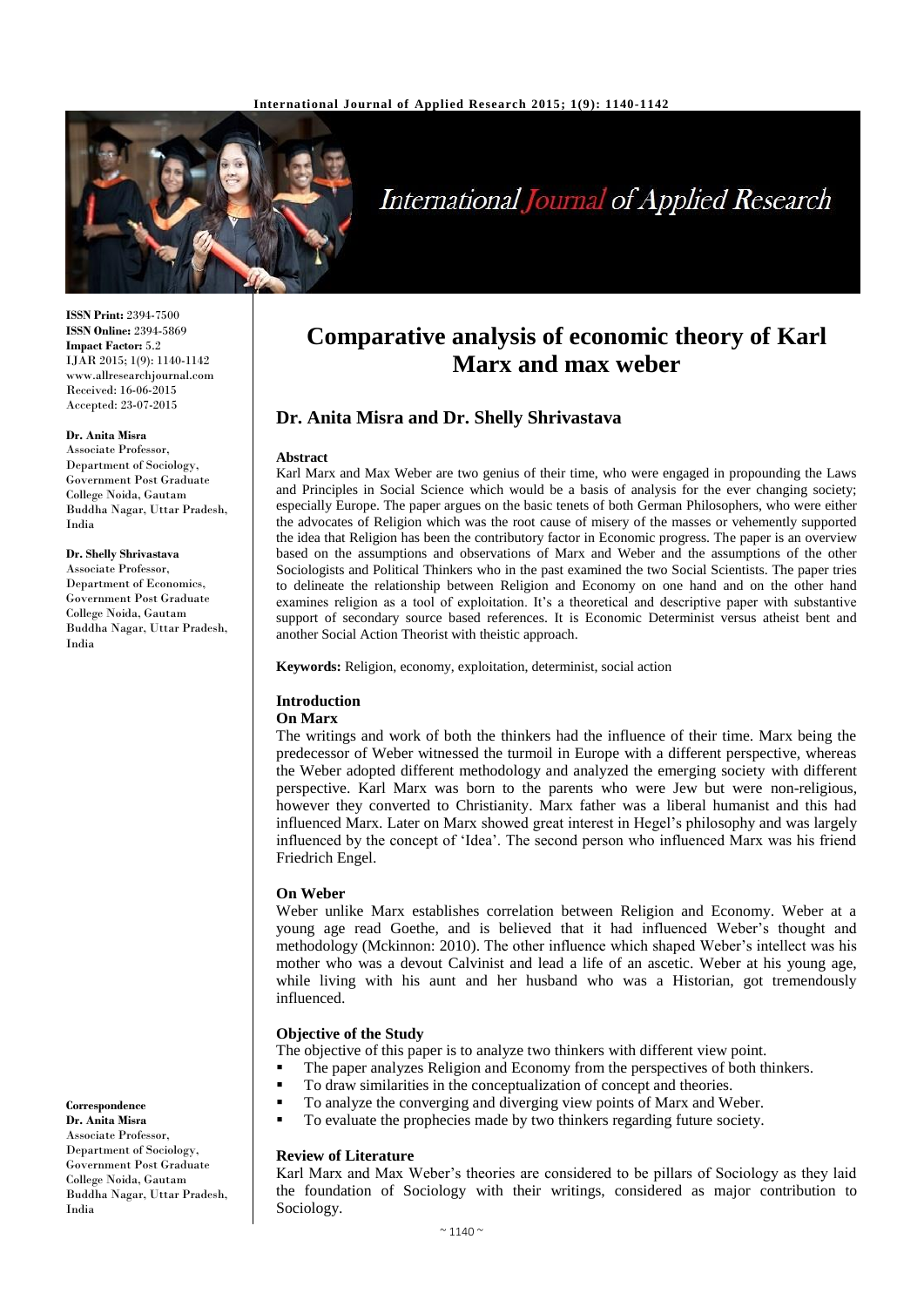The theories and ideologies of these two thinkers have compelled many scholars to compare and analyze their work, especially related to Economy. Nisbet (2004) commented for Marx Socialism is inevitable and presocialist societies individuals were alienated from their work and others. For Weber Capitalism and Socialism are manifestation of rationalization (Nisbet: 1996, 2004)<sup>[10]</sup>. Further, Marx criticized division of labour as negative because it forced men into being a part of a 'system.'(Morrison). "One's duty in a calling is what is most characteristic of the social ethic of capitalistic culture, and is in a sense the fundamental basis of it" (Weber).

## **Marx versus Weber: An Overview**

Marx and Weber are the two prominent thinkers who reflected on everything of their time which was affecting and influencing the European society. The paper analyzes and examines the view of both the thinkers on economics and society. It is a critical evaluation and is based on the Historical writings of the two thinkers and the reflection of the Sociologists. Morrison, Coser, Bottomore, Anthony Giddens, Mannheim etc are some of the writers who have deeply analyzed the work of Marx and Weber and accordingly commented. The comments and observations of these scholars is the basis of this research paper.

## **Views on Capitalism**

Marx was influenced by Hegel and Weber by Kant's philosophy. Both of them built their insights on Capitalism as they perceived. Marx wrote against Capitalism when it was in emergent phase, whereas Weber reflected on Capitalism when it got matured and established. It has been observed by the scholars that Marx views are largely based on Classical Political Economist who came with labour theory of the value. Marx identifies 'two hostile' powers (Abraham, Morgan: 1985) which gives labour but alienated to product. One is the 'other man, 'the capitalist, who commands production. The other is the economic system, the market system which governs the behaviour of capital and the process of production. The former is human power and later is inhuman power (Abraham, Morgan: 1985).

The Marx notion on Capitalism is adverse as it evident from the above excerpt. On the other hand if we analyze Weber's view on Capitalism, it is rather positive and encouraging for the champions of Capitalist theory. Nevertheless it cannot be claimed that Weber supported the negatives of Capitalism. Weber in fact links Capitalism and economic progress with Religion (unlike Marx who considers Religion as 'opium of masses'). Weber while examining the relationship between Religion and Economy, explains that Protestant of certain sects, were the chief captains of industry and possessed more wealth and economic means than other religious group. (Abraham, Morgan: 1985).

#### **Marx and Weber on Exploitation in Capitalism**

Marx and Weber have differing view regarding exploitation in capitalism. Marx finds capitalism which grows on exploitation. It is inherent in such kind of economy. Weber in contrast to Marx, states that Capitalism is strongly correlated to Protestant Ethics. Fullfilment of duty in worldly affairs is highest form of moral activity. Work hard and save money was advocated by this concept and which in turn led to division of labour and class (Sztomka: 1993). Weber ascertained harmony between the Protestant Ethics and Spirit of Capitalism.

## **Marx and Weber on Religion**

Marx in his writings in "Towards a Critique of the Philosophy of Hegel" Marx states-"Religion is the opium of the people. It is the sigh of the oppressed creature, the heart of heartless world, and the soul of soulless conditions." Marxism has considered all modern religion and churches and all religious bodies etc are organizations used by bourgeois reactionary groups to buttress their system of exploitation and anaesthetize the working class. A struggle against religion should be waged. (Complete works of Lenin, Vol 17).

Weber on the other hand takes different stand on Religion. Abraham and Morgan (1985) comment and give the initial postulates of Weber's theory-

- 1. In the countless places in the world great material achievements had reached from the work of monastic order dedicated to the life of spirit.
- 2. Ascetic Protestant Sect were known for their economic interest.
- 3. Values embedded in Protestantism is harmony with the spirit of Capitalism.

Weber considers Protestant asceticism, denial of pleasure and concept of calling or vocation has been the major force of reinvestment in capitalism. There was reinforcement of concept of hard work based on continuous work ethic.

#### **Methodological Differences**

Marx ideology has basic foundation of Hegelian dialectics. Impressed by dialectical idealism of German Philosopher Hegel, Marx transformed the idealism to materialism and drew heavily from the evolution of society. Hence Marx adhered to the dialectics of Hegel and propounded the theory of Dialectical Historical Materialism. The dialectics is the basis of transformation of one society to another and the seeds of conflict are inherent in every society. On the concept of 'Thesis – Antithesis- Synthesis' he elaborated the various stages of Historical development of society, and the consequence of conflict in Capitalist society is Communism or Socialism. Coser (1957)<sup>[4]</sup> analysis Marx by putting forth his idea on conflict-'conflict leads not only to ever changing relations within the existing social structure, but the total social system under goes transformation through conflict. Yet conflict finally led to breakdown of all feudal relations and hence to the rise of a new social system governed by different patterns of social relations. Each social system contains elements of strain and potential.'

Weber in contrast to Marx was different in his methodology and approach to analyze the society. Though like Marx Weber is also of Positivist tradition but not of the view that Economics determines everything, but views that economics is shaped by other factors, as delineated in 'Protestant Ethics and Spirit of Capitalism.' Weber sought to demonstrate that Economic factors do not represent a constant and independent variable to which all other stand in dependence. This namely the treatment of economic factor as the paramount and determining influence (Abraham, Morgan: 179). Weber believed that Economic determinism is the Marx's major weakness and ultimate failure. (Abraham, Morgan: 179). Contrary to Marx, Weber asserts that the Western Capitalism was shaped by the combination of political, economic and religious structure. As for Marx